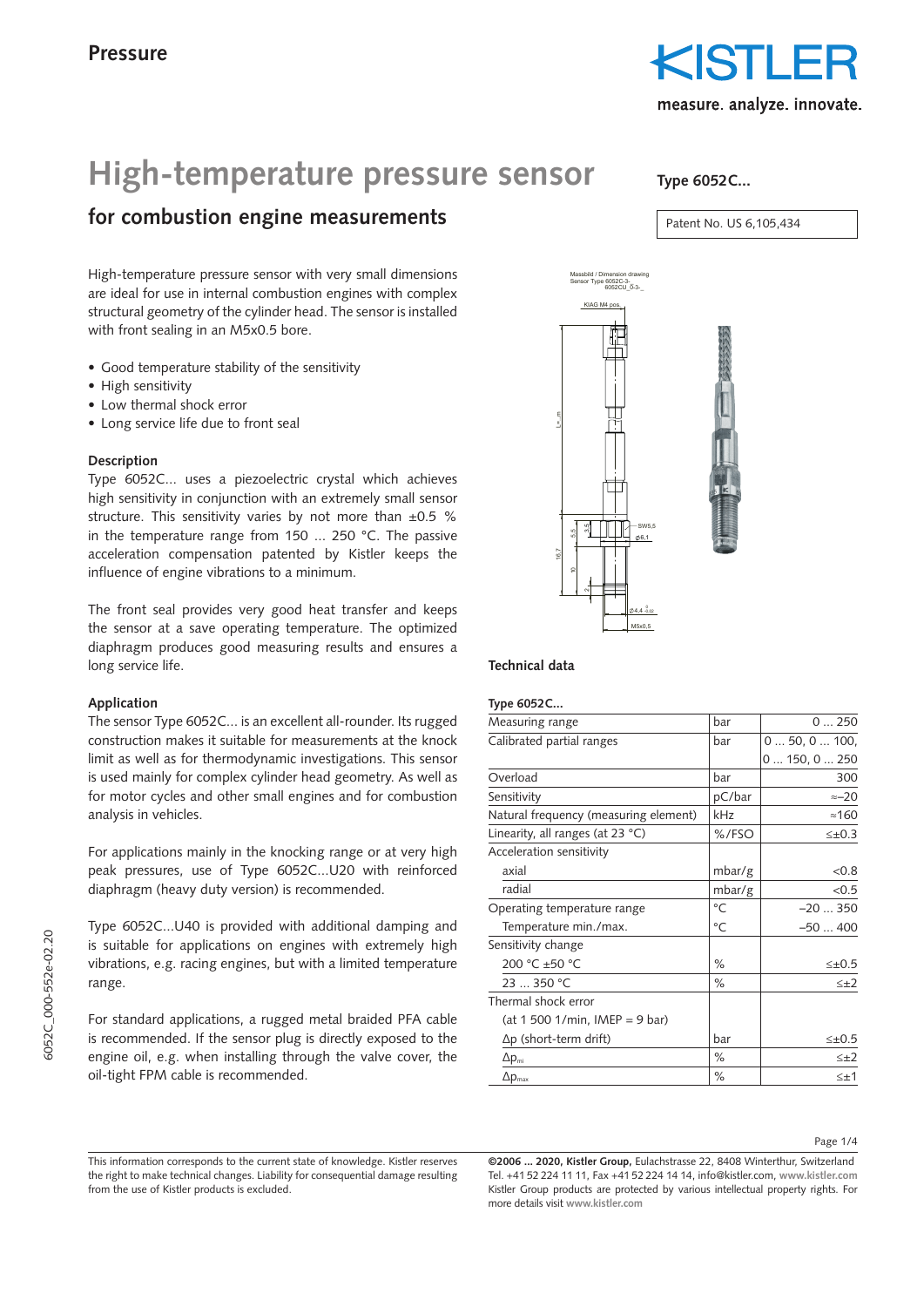

### **Technical data, continuation**

| Insulation resistance at 23 °C | Ω           | $>10^{13}$ |
|--------------------------------|-------------|------------|
| Shock resistance               | g           | 2 0 0 0    |
| Tightening torque              | $N \cdot m$ | 15         |
| Capacitance, without cable     | рF          |            |
| Weight with cable              | grams       |            |
| Connector, ceramic insulator   |             | M4x0.35    |
|                                |             |            |

#### **Type 6052C...U20** (other specifications as for Type 6052C...)

| Measuring range                                        | bar       | 0300           |
|--------------------------------------------------------|-----------|----------------|
| Calibrated partial ranges                              | bar       | 0100, 0200,    |
|                                                        |           | 0300           |
| Overload                                               | bar       | 350            |
| Sensitivity                                            | pC/bar    | $\approx -18$  |
| Linearity, all ranges (23°)                            | %/FSO     | $\leq \pm 0.5$ |
| Acceleration sensitivity                               |           |                |
| axial                                                  | mbar/g    | < 0.8          |
| radial                                                 | mbar/g    | < 0.5          |
| Sensitivity change                                     |           |                |
| 23  350 °C                                             | $\%$      | $\leq \pm 3$   |
| Thermal shock error                                    |           |                |
| $(at 1 500 1/min, pmi = 9 bar)$                        |           |                |
| $\Delta p$ (short time drift)                          | bar       | $\leq \pm 0.7$ |
| $\Delta p_{\text{mi}}$                                 | $\%$      | $\leq \pm 3$   |
| $\Delta p_{\text{max}}$                                | $\%$      | $\leq \pm 1.5$ |
| Type 6052CU40 (other specifications as for Type 6052C) |           |                |
| Operating temperature range                            | °C        | $-20200$       |
| Temperature min./max.                                  | $\circ$ C | $-50250$       |
| Calibrated partial ranges                              | bar       | 0100, 0        |
|                                                        |           | 200, 0  250    |
| Sensitivity change 23  200 °C                          | $\%$      | $\leq \pm 2$   |

#### **Type 6052C...U40** (other specifications as for Type 6052C...)

| Operating temperature range   | $\circ$ | $-20200$    |
|-------------------------------|---------|-------------|
| Temperature min./max.         | $\circ$ | $-50250$    |
| Calibrated partial ranges     | bar     | 0100, 0     |
|                               |         | 200, 0  250 |
| Sensitivity change 23  200 °C | $\%$    |             |



 $\mathcal{A}$  and  $\mathcal{A}$  are  $\mathcal{A}$ 

6052C\_000-552e-02.20

5052C 000-552e-02.20

SW 5,5 ø 6,1 M5x0,5 min. ø 7,5

Fig. 2: Direct mounting

Page 2/4

This information corresponds to the current state of knowledge. Kistler reserves The right to make technical changes. Liability for consequential damage resulting the right from the use of Kistler products is excluded. persönlich anvertraut wird, verbleibt unserer Firma.  $\overline{\Gamma}$ h $\overline{\Gamma}$ ing darf die Zeichnung dar $\overline{\Gamma}$ is<br>er<br>im t der zugänglich gemacht werden.<br>T

**Mounting**

Direct mounting: Sensor Type 6052C... can be mounted directly in the cylinder head, see Fig. 2. Machining of the bore must correspond exactly to the bore specifications shown in Fig. 1. The Kistler tools:

Step drill Type 1300A51 Special tap Type 1357A Finishing tool for bore Type 1300A79

must be used in order to comply with the tolerances required. The bore must be machined in one clamping. Before mounting the sensor, the sealing surface in particular must be checked; use of the finishing tool (reamer) Type 1300A79 is mandatory.  $\overline{\phantom{a}}$  When mounting the sensor, it is essential to comply with the  $\leq \pm 0.5$  tightening torque of 1.5 N·m. The sensor should be mounted with the cable attached and the appropriate mounting tool and torque wrench. You will find additional information for machining the bore and mounting in the instruction manual. Your Kistler distributor will provide you with information, for example concerning the preferred position of the indicating bore in the combustion chamber. Massbild / Dimension drawing

#### Mounting sleeve:

When space allows or if the water jacket of the cylinder head will be breached, a mounting sleeve is recommended. Mounting sleeves are manufactured to customer requirements; Fig. 3 shows a version with M7x0,75 thread. An additional advantage of mounting sleeves is that the actual sensor bore in the sleeve can be very precisely machined. On request, Kistler will provide custom made adapters for your particular mounting situation.

**©2006 ... 2020, Kistler Group,** Eulachstrasse 22, 8408 Winterthur, Switzerland Tel. +41 52 224 11 11, Fax +41 52 224 14 14, info@kistler.com, **www.kistler.com** Kistler Group products are protected by various intellectual property rights. For more details visit **www.kistler.com**

Fig. 1: Mounting bore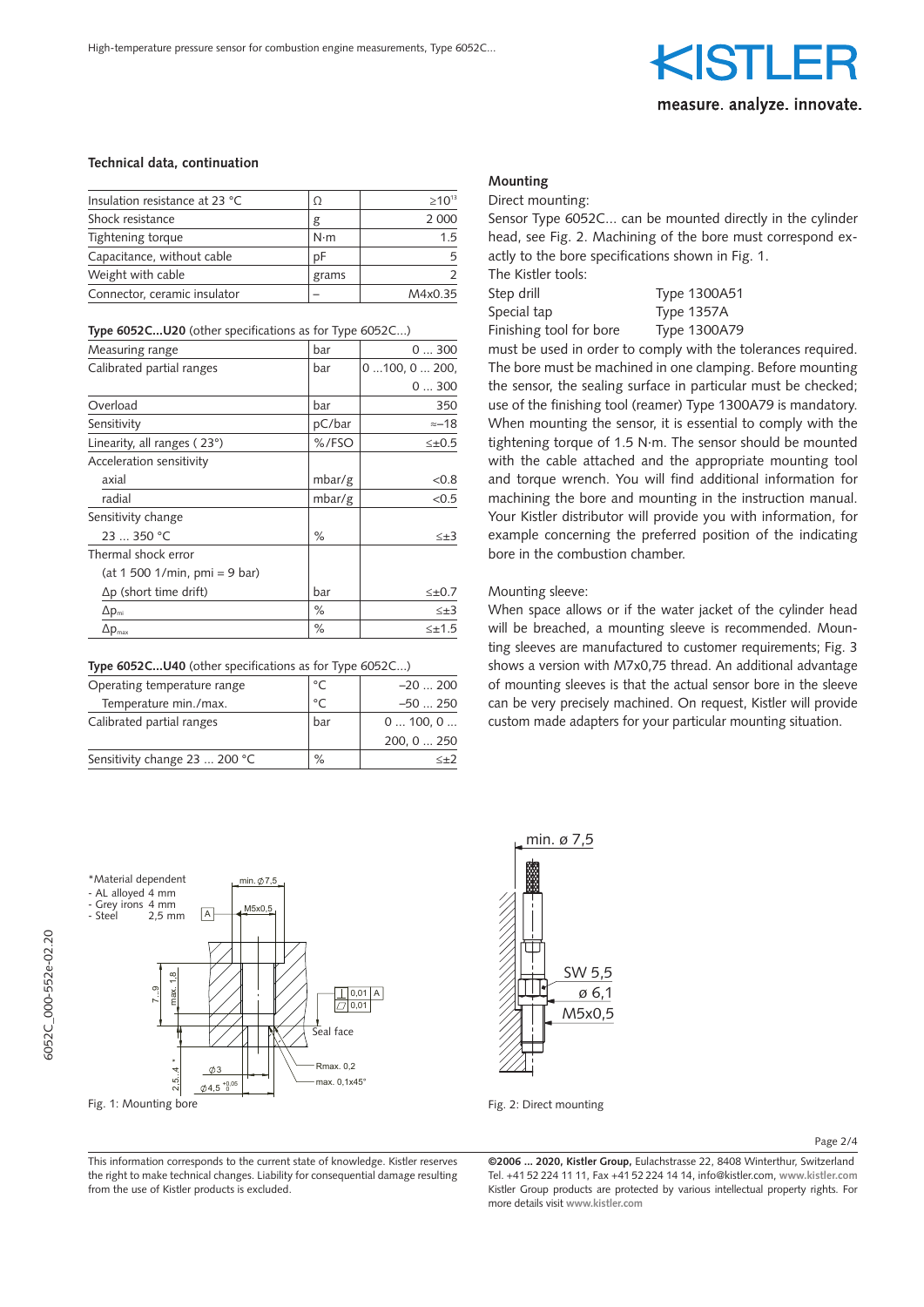



Fig. 3: Using the mounting sleeve





Fig. 7: Finishing tool for bore

Type 1300A79 with  $I = 60/L = 162$ Type 1300A79Q01 with  $I = 170/L = 173$ 

Type 1300A79Q02 with  $I = 220/L = 232$ 



Erstmals verwendet Fig. 9 : Special tap M5x0.5 Type 1357A



Fig. 4: Mounting key SW 5.5 Type 1300A9 with  $I = 204/L = 220$ Type  $1300A9Q02$  with  $I = 239/L = 255$ 



Fig. 5: Torque wrench 1 ... 6 N∙m Type 1300A17 Fig. 6: Extraction tool for dummy sensor Type 1319



Fig. 8: Step drill Type 1300A51



Fig. 10: Dummy sensor Type 6445 (for Type 6052...)

Page 3/4  $\frac{1}{\text{age}}$  datum Ersatz für Mass  $\frac{1}{\text{age}}$  datum Ersatz für Mass  $\frac{1}{\text{age}}$  $P\text{age }3/4$ 

This information corresponds to the current state of knowledge. Kistler reserves the right to make technical changes. Liability for consequential damage resulting Tel. measure. The use of Kistler products is excluded.<br>from the use of Kistler products is excluded. Das Urheberrecht an dieser Zeichnung, dieser Zeichnung, die dem Empfänger Zeichnung, die dem Empfänger Zeichnung, die dem Empfänger Zeichnung, die dem Empfänger Zeichnung, die dem Empfänger Zeichnung, die dem Empfänger Zei persönlich and verbleibt under Firma. In 1980<br>Firma. Verbleibt under Firma. Verbleibt under Firma. Verbleibt under Firma. Verbleibt und die Staat wird, verb<br>Firma. Verbleibt under Firma. Verbleibt under Firma. Verbleibt un  $\overline{\mathbf{q}}$ ow<br>ue  $\frac{1}{\pi}$ Das Urheberrecht an die 15de<br>Urheber persönlich anvertraut wird, verbleibt unserer Firma. Verbleibt und der Firma. Verbleibt und der Firma. Verbleib<br>Bezugstellt unserer Firma. Verbleibt und der Firma. Verbleibt und der Firma. Verbleibt und der Firma. Verbleib Ohne unsere schriftliche Genehmigung darf die Zeichnung ki<br>Kis mitelt oder zuganglich gehören.<br>Die gemacht werden gemacht werden gemacht werden.<br>Die gemacht werden werden gemacht werden gemacht werden. Die gemacht werden gemacht werden gemacht werden gewa<br>Die gemacht werden.

reserves **@2006 ... 2020, Kistler Group,** Eulachstrasse 22, 8408 Winterthur, Switzerland Tel. +41 52 224 11 11, Fax +41 52 224 14 14, info@kistler.com, **www.kistler.com** tor consequential damage resulting Tel. +41 52 224 11 11, Fax +41 52 224 14 14, info@kistler.com, www.kistler.com /<br>Kistler Group products are protected by various intellectual property rights. For<br>more details visit www.k more details visit www.kistler.com